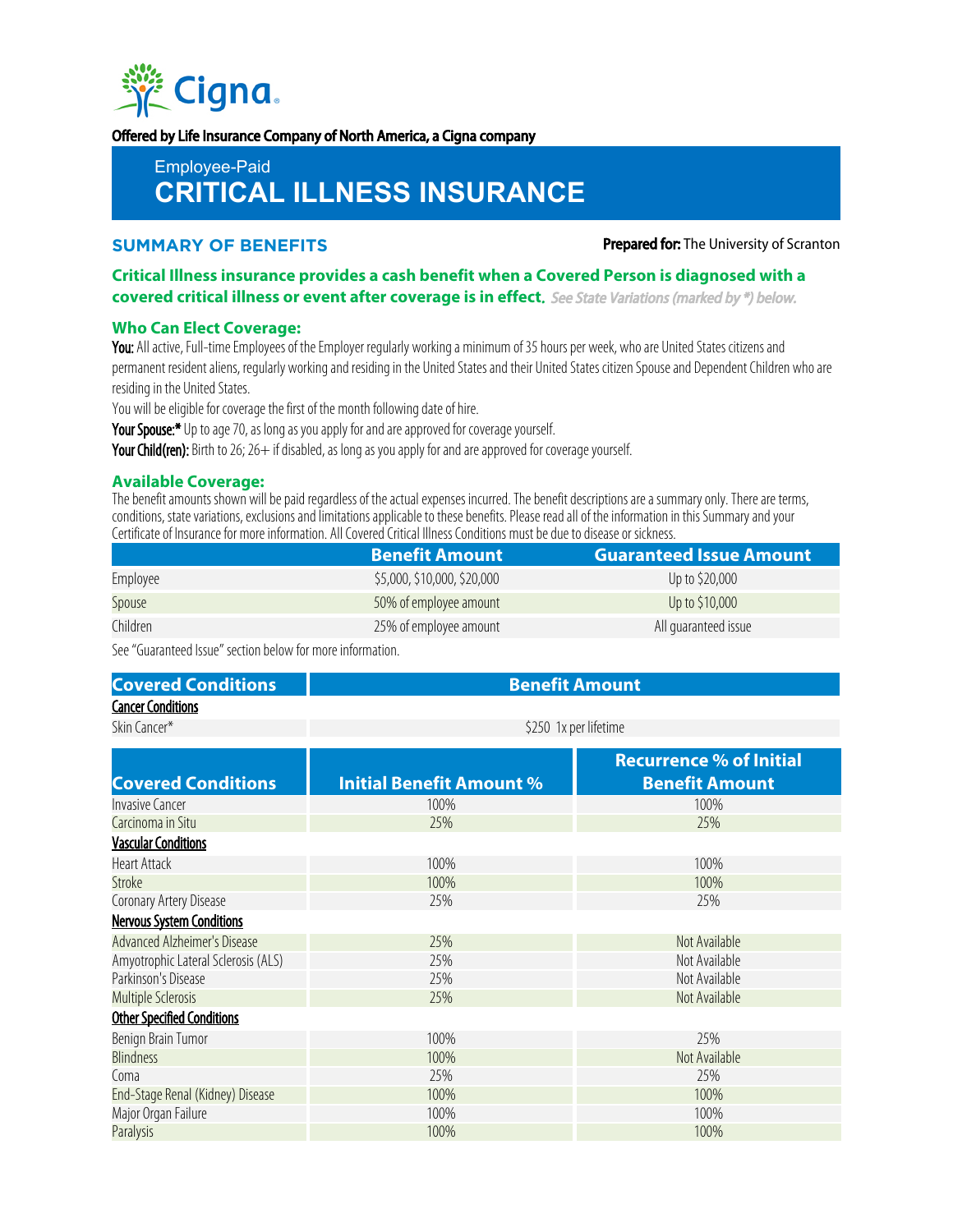| <b>Benefits</b>                         |                                                                                                                                                                                                                                                                                                                                                                                                                               |
|-----------------------------------------|-------------------------------------------------------------------------------------------------------------------------------------------------------------------------------------------------------------------------------------------------------------------------------------------------------------------------------------------------------------------------------------------------------------------------------|
| <b>Initial Critical Illness Benefit</b> | Benefit for a diagnosis made after the effective date of coverage for each Covered Condition shown above. The<br>amount payable per Covered Condition is the Initial Benefit Amount multiplied by the applicable percentage<br>shown. Each Covered Condition will be payable one time per Covered Person, subject to the Maximum<br>Lifetime Limit. A 180 days separation period between the dates of diagnosis is required.* |
| Recurrence Benefit                      | Benefit for the diagnosis of a subsequent and same Covered Condition for which an Initial Critical Illness Benefit<br>has been paid, payable after a 12 month separation period from diagnosis of a previous Covered Condition,<br>subject to the Maximum Lifetime Limit.                                                                                                                                                     |
| <b>Skin Cancer Benefit</b>              | Pays benefit stated above.                                                                                                                                                                                                                                                                                                                                                                                                    |
| <b>Maximum Lifetime Limit</b>           | The maximum benefit payable per Covered Person is the lesser of 5 times the elected Benefit Amount or<br>\$100,000. The following benefits are not subject to this limit: Skin Cancer.                                                                                                                                                                                                                                        |

**Portability Feature:** You can continue 100% of coverage for all Covered Persons at the time Your coverage ends. You must be covered under the policy and be under the age of 70 in order to continue your coverage. Rates may change and all coverage ends at age 100. Applies to United States Citizens and Permanent Resident Aliens residing in the United States.

## **Monthly Cost of Coverage: Benefit Amount: \$5,000**

|                  | <b>Employee</b><br>(EE) |                | Employee + Spouse<br>(EE+SP) |                | Employee + Children<br>$(EE+CH)$ |                | Employee + Family<br>$(EE+F)$ |                |
|------------------|-------------------------|----------------|------------------------------|----------------|----------------------------------|----------------|-------------------------------|----------------|
| Age              | Non-Tobacco             | <b>Tobacco</b> | Non-Tobacco                  | <b>Tobacco</b> | Non-Tobacco                      | <b>Tobacco</b> | Non-Tobacco                   | <b>Tobacco</b> |
| $<$ 25           | \$0.83                  | \$1.02         | \$1.22                       | \$1.53         | \$1.05                           | \$1.25         | \$1.44                        | \$1.75         |
| 25 to 29         | \$0.95                  | \$1.29         | \$1.42                       | \$1.95         | \$1.18                           | \$1.52         | \$1.64                        | \$2.18         |
| 30 to 34 \$1.33  |                         | \$1.98         | \$1.99                       | \$3.00         | \$1.56                           | \$2.20         | \$2.22                        | \$3.22         |
| 35 to 39 \$1.88  |                         | \$3.22         | \$2.90                       | \$5.01         | \$2.11                           | \$3.45         | \$3.12                        | \$5.24         |
| 40 to 44 \$2.54  |                         | \$4.57         | \$3.87                       | \$7.02         | \$2.76                           | \$4.79         | \$4.09                        | \$7.25         |
| 45 to 49 \$3.64  |                         | \$7.01         | \$5.66                       | \$10.97        | \$3.86                           | \$7.23         | \$5.89                        | \$11.19        |
| 50 to 54 \$5.24  |                         | \$10.03        | \$8.23                       | \$15.77        | \$5.47                           | \$10.25        | \$8.46                        | \$16.00        |
| 55 to 59 \$7.36  |                         | \$13.79        | \$11.62                      | \$21.76        | \$7.58                           | \$14.01        | \$11.84                       | \$21.98        |
| 60 to 64 \$9.47  |                         | \$17.07        | \$14.93                      | \$26.88        | \$9.70                           | \$17.29        | \$15.15                       | \$27.10        |
| 65 to 69 \$11.52 |                         | \$19.64        | \$18.37                      | \$31.09        | \$11.74                          | \$19.87        | \$18.59                       | \$31.31        |
| 70 to 74 \$16.14 |                         | \$26.25        | \$25.78                      | \$41.51        | \$16.37                          | \$26.47        | \$26.00                       | \$41.74        |
| 75 to 79 \$22.61 |                         | \$32.36        | \$35.01                      | \$50.72        | \$22.84                          | \$32.59        | \$35.23                       | \$50.94        |
| 80 to 84 \$26.26 |                         | \$38.81        | \$42.43                      | \$61.73        | \$26.48                          | \$39.03        | \$42.66                       | \$61.96        |
| 85 to 89         | \$36.73                 | \$45.31        | \$60.08                      | \$73.38        | \$36.95                          | \$45.54        | \$60.30\$                     | \$73.61        |
| 90 to 94         | \$36.73                 | \$45.31        | \$60.08                      | \$73.38        | \$36.95                          | \$45.54        | \$60.30\$                     | \$73.61        |
| $95+$            | \$36.73                 | \$45.31        | \$60.08                      | \$73.38        | \$36.95                          | \$45.54        | \$60.30                       | \$73.61        |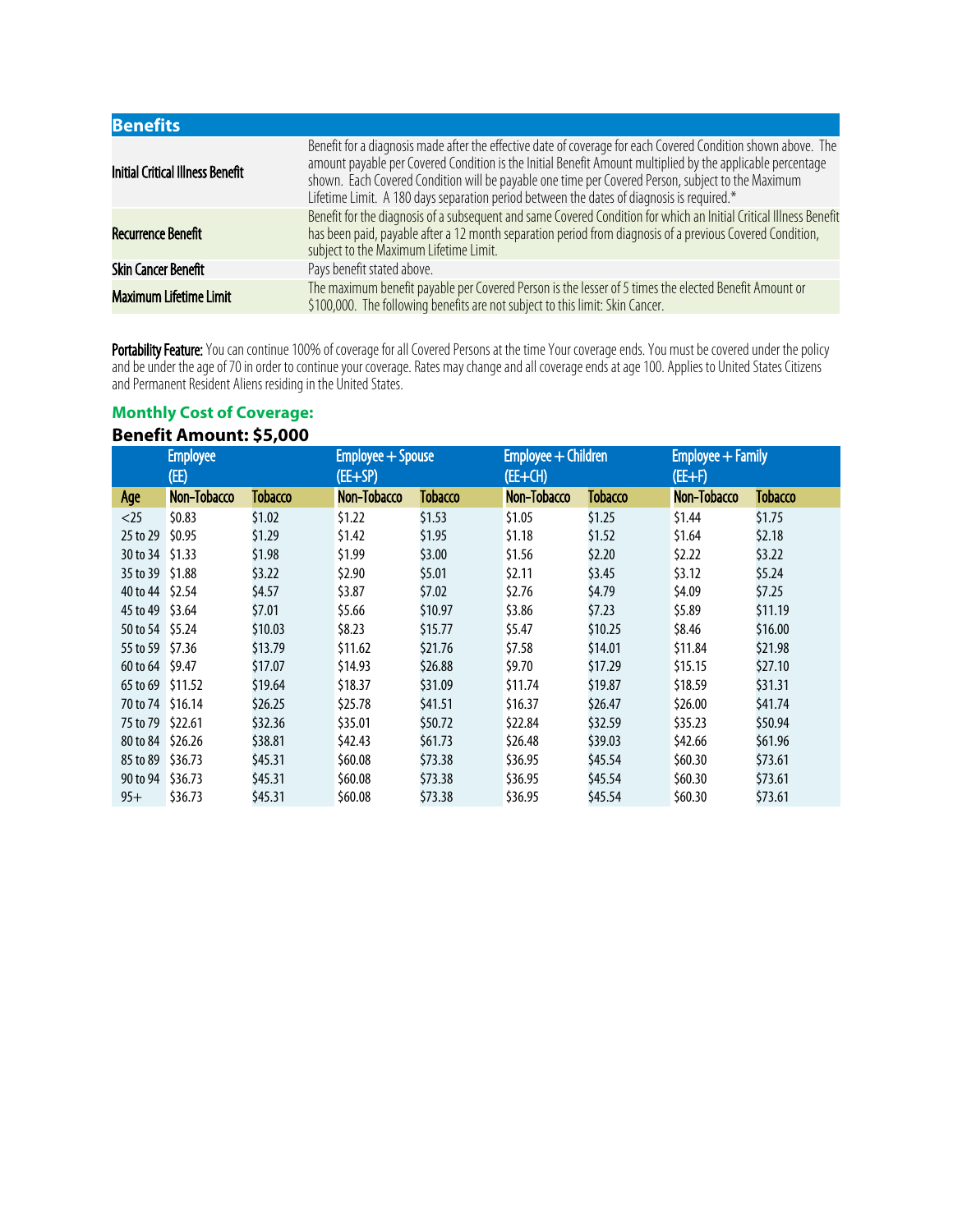#### **Monthly Cost of Coverage — continued Benefit Amount: \$10,000**

| DCIICII\ MIIIVAII\, 9 I V/VVV |                 |                |                   |                |                     |                |                   |          |  |
|-------------------------------|-----------------|----------------|-------------------|----------------|---------------------|----------------|-------------------|----------|--|
|                               | <b>Employee</b> |                | Employee + Spouse |                | Employee + Children |                | Employee + Family |          |  |
|                               | (EE)            |                | $(EE+SP)$         |                | $(EE+CH)$           |                | $(EE+F)$          |          |  |
| Age                           | Non-Tobacco     | <b>Tobacco</b> | Non-Tobacco       | <b>Tobacco</b> | Non-Tobacco         | <b>Tobacco</b> | Non-Tobacco       | Tobacco  |  |
| $<$ 25                        | \$1.65          | \$2.04         | \$2.43            | \$3.05         | \$2.10              | \$2.49         | \$2.88            | \$3.50   |  |
| 25 to 29                      | \$1.90          | \$2.58         | \$2.83            | \$3.90         | \$2.35              | \$3.03         | \$3.28            | \$4.35   |  |
| 30 to 34 \$2.66               |                 | \$3.95         | \$3.98            | \$5.99         | 53.11               | \$4.39         | \$4.43            | \$6.44   |  |
| 35 to 39 \$3.76               |                 | \$6.44         | \$5.79            | \$10.02        | \$4.21              | \$6.89         | \$6.24            | \$10.47  |  |
| 40 to 44 \$5.07               |                 | \$9.13         | \$7.73            | \$14.04        | \$5.52              | \$9.57         | \$8.18            | \$14.49  |  |
| 45 to 49 \$7.27               |                 | \$14.01        | \$11.32           | \$21.93        | \$7.71              | \$14.46        | \$11.77           | \$22.38  |  |
| 50 to 54 \$10.48              |                 | \$20.05        | \$16.46           | \$31.54        | \$10.93             | \$20.50        | \$16.91           | \$31.99  |  |
| 55 to 59 \$14.71              |                 | \$27.57        | \$23.23           | \$43.51        | \$15.16             | \$28.02        | \$23.68           | \$43.96  |  |
| 60 to 64 \$18.94              |                 | \$34.13        | \$29.86           | \$53.75        | \$19.39             | \$34.58        | \$30.30           | \$54.20  |  |
| 65 to 69 \$23.03              |                 | \$39.28        | \$36.73           | \$62.17        | \$23.47             | \$39.73        | \$37.18           | \$62.62  |  |
| 70 to 74 \$32.28              |                 | \$52.49        | \$51.55           | \$83.02        | \$32.73             | \$52.94        | \$52.00           | \$83.47  |  |
| 75 to 79 \$45.22              |                 | \$64.72        | \$70.01           | \$101.43       | \$45.67             | \$65.17        | \$70.46           | \$101.88 |  |
| 80 to 84 \$52.51              |                 | \$77.61        | \$84.86           | \$123.46       | \$52.96             | \$78.06        | \$85.31           | \$123.91 |  |
| 85 to 89 \$73.45              |                 | \$90.62        | \$120.15          | \$146.76       | \$73.90             | \$91.07        | \$120.60          | \$147.21 |  |
| 90 to 94 \$73.45              |                 | \$90.62        | \$120.15          | \$146.76       | \$73.90             | \$91.07        | \$120.60          | \$147.21 |  |
| $95+$                         | \$73.45         | \$90.62        | \$120.15          | \$146.76       | \$73.90             | \$91.07        | \$120.60          | \$147.21 |  |

#### **Benefit Amount: \$20,000**

| <b>Employee</b><br>(EE) |                   | Employee + Spouse<br>$(EE+SP)$ |             | Employee + Children<br>$(EE+CH)$ |             | Employee + Family<br>$(EE+F)$ |             |          |
|-------------------------|-------------------|--------------------------------|-------------|----------------------------------|-------------|-------------------------------|-------------|----------|
| Age                     | Non-Tobacco       | Tobacco                        | Non-Tobacco | Tobacco                          | Non-Tobacco | <b>Tobacco</b>                | Non–Tobacco | Tobacco  |
| $<$ 25                  | \$3.30            | \$4.08                         | \$4.86      | \$6.10                           | \$4.20      | \$4.98                        | \$5.76      | \$7.00   |
| 25 to 29                | \$3.80            | \$5.16                         | \$5.66      | \$7.80                           | \$4.70      | \$6.06                        | \$6.56      | \$8.70   |
| 30 to 34                | \$5.32            | \$7.90                         | \$7.96      | \$11.98                          | \$6.22      | \$8.78                        | \$8.86      | \$12.88  |
| 35 to 39 \$7.52         |                   | \$12.88                        | \$11.58     | \$20.04                          | \$8.42      | \$13.78                       | \$12.48     | \$20.94  |
| 40 to 44 \$10.14        |                   | \$18.26                        | \$15.46     | \$28.08                          | \$11.04     | \$19.14                       | \$16.36     | \$28.98  |
| 45 to 49 \$14.54        |                   | \$28.02                        | \$22.64     | \$43.86                          | \$15.42     | \$28.92                       | \$23.54     | \$44.76  |
| 50 to 54 \$20.96        |                   | \$40.10                        | \$32.92     | \$63.08                          | \$21.86     | \$41.00                       | \$33.82     | \$63.98  |
| 55 to 59 \$29.42        |                   | \$55.14                        | \$46.46     | \$87.02                          | \$30.32     | \$56.04                       | \$47.36     | \$87.92  |
| 60 to 64 \$37.88        |                   | \$68.26                        | \$59.72     | \$107.50                         | \$38.78     | \$69.16                       | \$60.60     | \$108.40 |
| 65 to 69 \$46.06        |                   | \$78.56                        | \$73.46     | \$124.34                         | \$46.94     | \$79.46                       | \$74.36     | \$125.24 |
| 70 to 74 \$64.56        |                   | \$104.98                       | \$103.10    | \$166.04                         | \$65.46     | \$105.88                      | \$104.00    | \$166.94 |
| 75 to 79 \$90.44        |                   | \$129.44                       | \$140.02    | \$202.86                         | \$91.34     | \$130.34                      | \$140.92    | \$203.76 |
|                         | 80 to 84 \$105.02 | \$155.22                       | \$169.72    | \$246.92                         | \$105.92    | \$156.12                      | \$170.62    | \$247.82 |
|                         | 85 to 89 \$146.90 | \$181.24                       | \$240.30    | \$293.52                         | \$147.80    | \$182.14                      | \$241.20    | \$294.42 |
| 90 to 94                | \$146.90          | \$181.24                       | \$240.30    | \$293.52                         | \$147.80    | \$182.14                      | \$241.20    | \$294.42 |
| $95+$                   | \$146.90          | \$181.24                       | \$240.30    | \$293.52                         | \$147.80    | \$182.14                      | \$241.20    | \$294.42 |

Costs are subject to change. Actual per pay period premiums may differ slightly due to rounding. The policy's rate structure is based on attained age, which means the premium can increase due to the increase in your age.

#### **Important Policy Provisions and Definitions:**

Covered Person: An eligible person who is enrolled for coverage under the Policy.

Covered Loss: A loss that is specified in the Policy in the Schedule of Benefits section and suffered by the Covered Person within the applicable time period described in the Policy.

When your coverage begins: Coverage begins on the later of the program's effective date, the date you become eligible, the first of the month following the date your completed enrollment form is received, or if evidence of insurability is required, the first of the month after we have approved you (or your dependent) for coverage in writing, unless otherwise agreed upon by Cigna. Your coverage will not begin unless you are actively at work on the effective date. Coverage for all Covered Persons will not begin on the effective date if the covered person is confined to a hospital, facility or at home, disabled or receiving disability benefits or unable to perform activities of daily living.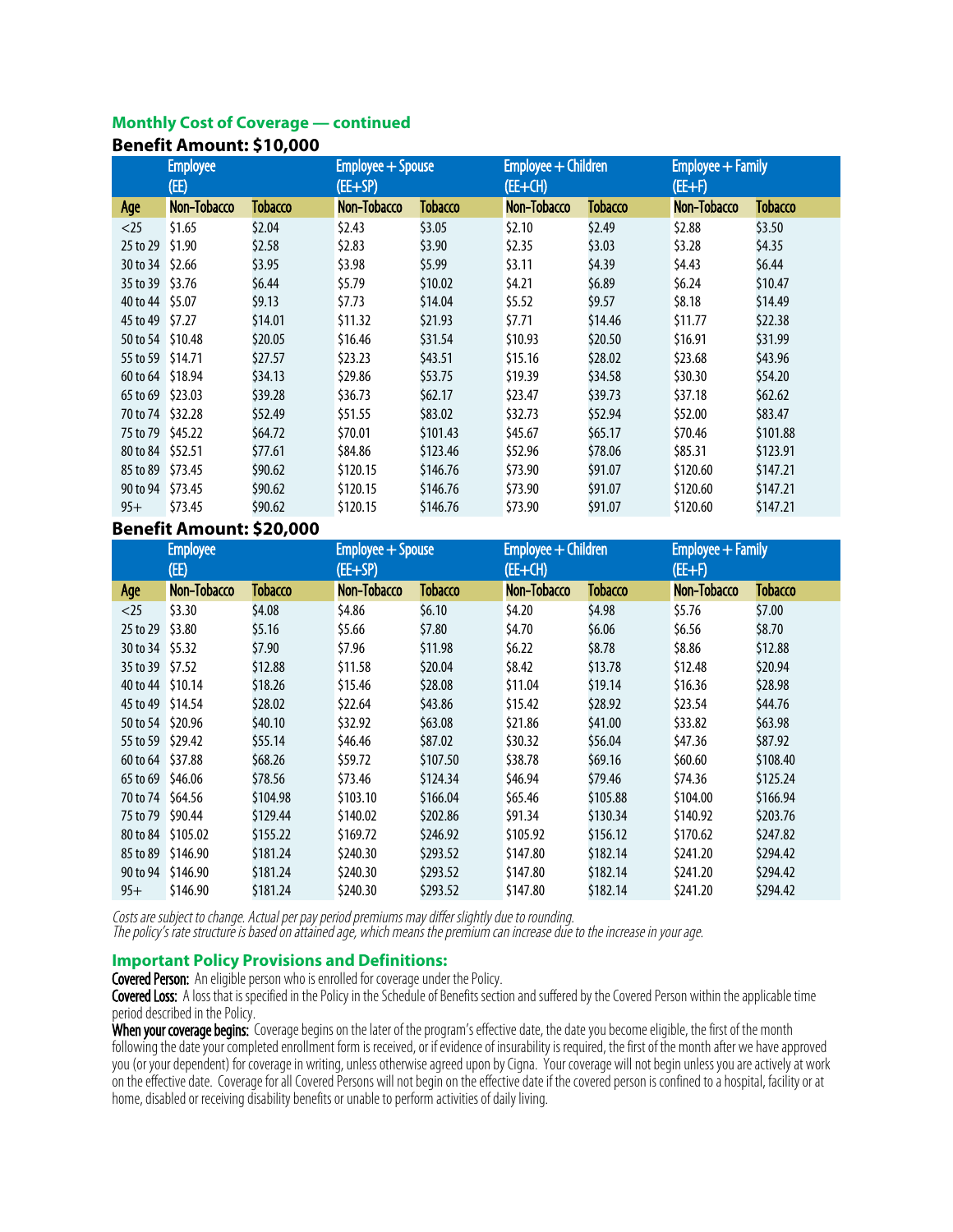#### **Important Policy Provisions and Definitions — continued**

When your coverage ends: Coverage ends on the earliest of the date you and your dependents are no longer eligible, the date the group policy is no longer in force, or the date for the last period for which required premiums are paid. For your dependent, coverage also ends when your coverage ends, when their premiums are not paid or when they are no longer eligible. (Under certain circumstances, your coverage may be continued. Be sure to read the provisions in your Certificate about when coverage may continue.)

30 Day Right To Examine Certificate: If a Covered Person is not satisfied with the Certificate of Insurance for any reason, it may be returned to us within 30 days after receipt. We will return any premium that has been paid and the Certificate will be void as if it had never been issued.

#### **Benefit Reductions, Common Exclusions and Limitations:**

Pre-Existing Condition Limitation:\* In addition to any benefit-specific limitations, we will not pay benefits for a Covered Loss caused or contributed to by, or resulting from, a Pre-existing Condition. The term ''Pre-existing Condition'' means any sickness or injury for which a Covered Person received medical treatment, advice, care or services including diagnostic measures, took prescribed drugs or medicines or for which a reasonable person would have consulted a physician within 12 months before the Covered Person's most recent effective date of insurance, and the most recent effective date of any added or increased amount of insurance. The Pre-Existing Condition Limitation will apply to any added benefits or increases in benefits. This Limitation will not apply to a Covered Loss for which the date of diagnosis occurs after the Covered Person is insured under this Policy for at least 12 continuous months after the Covered Person's most recent effective date of insurance, and effective date of any added or increased amount of insurance.

Exclusions: In addition to any benefit-specific exclusions, benefits will not be paid for any Covered Loss that is caused directly or indirectly, in whole or in part by any of the following: • intentionally self-inflicted injury, suicide or any attempt thereat while sane or insane; • commission or attempt to commit a felony or an assault; •declared or undeclared war or act of war; •a Covered Loss that results from active duty service in the military, naval or air force of any country or international organization (upon our receipt of proof of service, we will refund any premium paid for this time; Reserve or National Guard active duty training is not excluded unless it extends beyond 31 days); • voluntary ingestion of any narcotic, drug, poison, gas or fumes, unless prescribed or taken under the direction of a Physician and taken in accordance with the prescribed dosage; • operating any type of vehicle while under the influence of alcohol or any drug, narcotic or other intoxicant (''Under the influence of alcohol'', for purposes of this exclusion, means intoxicated, as defined by the law of the state in which the Covered Loss occurred) •a diagnosis not in accordance with generally accepted medical principles prevailing in the United States at the time of the diagnosis.

#### **Specific Benefit Exclusions and Limitations:**

The date of diagnosis must occur while coverage is in force and the condition definition must be satisfied. Only one Initial Benefit will be paid for each Covered Condition per person and benefits will be subject to separation periods and Maximum Lifetime Limits.

Skin Cancer, basal cell/squamous cell carcinoma or certain forms of melanoma.

Invasive Cancer, uncontrolled/abnormal growth or spread of invasive malignant cells. Excludes pre-malignant conditions or conditions with malignant potential, carcinoma in situ, basal cell carcinoma, squamous cell carcinoma of the skin, unless metastatic disease develops, melanoma that is diagnosed as Clark's Level I or II or Breslow less than 0.75mm, or melanoma in situ, or prostate tumor that is classified as T-1a, b, or c, N-0, and M-0 on a TNM classification scale. Also excludes the recurrence or metastasis of an original Cancer that was diagnosed prior to the coverage effective date if the Insured has undergone treatment for such cancer within 12 months of being diagnosed with cancer while under this coverage.

Carcinoma in Situ, non-invasive malignant tumor. Excludes premalignant conditions or conditions with malignant potential, skin cancers (basal/squamous cell carcinoma or melanoma / melanoma in situ).

Heart Attack, includes the following that confirms permanent loss of heart muscle function: 1) EKG changes; 2) elevation of cardia enzyme.

Stroke, cerebrovascular event–for instance, cerebral hemorrhage–confirmed by neuroimaging studies or with neurological deficits lasting 96 hours or more. Excludes transient ischemic attack (TIAs), brain injury related to trauma or infection, brain injury associated with hypoxia or anoxia, vascular disease affecting eye or optic nerve or ischemic disorders of the vestibular system.

Coronary Artery Disease, heart disease/angina requiring coronary artery bypass surgery, as prescribed by a Physician. Excludes angioplasty (percutaneous coronary intervention) and stent implantation.

Advanced Alzheimer's Disease, progressive degenerative disorder that attacks the brain's nerve cells resulting in the inability to perform 3 or more of the Activities of Daily Living.

Amyotrophic Lateral Sclerosis (ALS aka Lou Gehrig's Disease), motor neuron disease resulting in muscular weakness and atrophy. Parkinson's Disease, progressive, degenerative neurologic disease with indicated signs of the disease.

Multiple Sclerosis, disease involving damage to brain and spinal cord cells with signs of motor or sensory deficits confirmed by MRI.